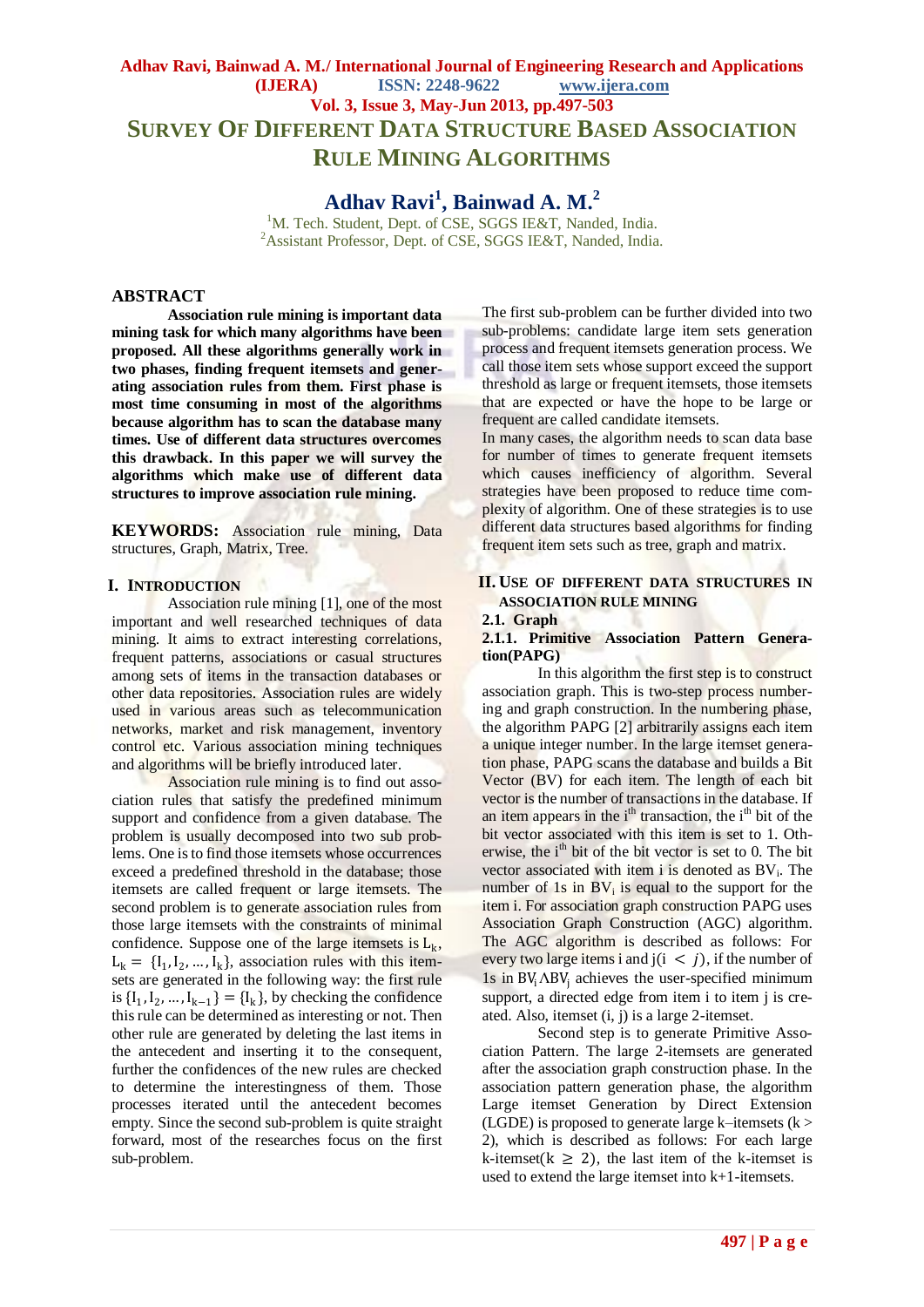Suppose  $(I_1, I_2, ..., I_k)$  is a large k-itemset. If there is no directed edge from item  $I_k$  to an item v, then the itemset need not be extended into  $k+1$ -itemset, because  $(I_1, I_2, ..., I_k, v)$  must not be a large itemset. If there is a directed edge from item  $I_k$ to an item u, then the itemset  $(I_1, I_2, ..., I_k)$  is extended into  $K + 1 - \text{itemset}(I_1, I_2, ..., I_k)$ . The itemset  $(I_1, I_2, ..., I_k, u)$  is a large  $k + 1$  – itemset if the number of 1s in  $BV_1 \triangle BV_2 \triangle$  ...  $\triangle BV_{ik} \triangle BV_{li}$  achieves the minimum support. If no large  $k+1$ -itemsets can be generated, the algorithm LGDE terminates.

### **2.1.2. Generalized Association PatternGeneration(GAPG)**

GAPG [2] is used to discover all generalized association patterns. To generate generalized association patterns, one can add all ancestors of each item in a transaction to the transaction and then apply the algorithm PAPG on the extended transactions.

In the numbering phase, GAPG applies the numbering method POstorder Numbering (PON) methodto number items at the concept hierarchies. For each concept hierarchy, PON numbers each item according to the following order: For each item at the concept hierarchy, after all descendants of the item are numbered, PON numbers this item immediately, and all items are numbered increasingly. After all items at a concept hierarchy are numbered, PON numbers items at another concept hierarchy.

In the large item generation phase, GAPG builds a bit vector for each database item, and finds all large items. Here, we assume that all database items are specific items.

In the association graph construction phase, GAPG applies the algorithm Generalized Association Graph Construction (GAGC) to construct a generalized association graph to be traversed. The algorithm GAGC is described as follows: For every two large items i and  $j$  ( $i < j$ ), if item j is not an ancestor of item i and the number of 1s in  $BV_i \triangle BV_i$  achieves the user-specified minimum support, a directed edge from item i to item j is created. Also, itemset (i, j) is a large 2-itemset.

In the association pattern generation phase, GAPG applies the LGDE algorithm to generate all generalized association patterns by traversing the generalized association graph.

### **2.1.3. Undirected Item Set Graph**

Undirected item set graph [3] is set of nodes  $V(V_1, V_2, ..., V_n)$  in the database. Each node contains: the node name, the pointer to other nodes, and the number of nodes to which it points. The side set  $E < I, j >$  of undirected item set graph has two attributes: the side name and the number of side appear.  $\langle V_1, V_j \rangle$  Express two frequent itemsets;  $\langle V_1, V_j \rangle$  $V_1, V_2, ..., V_n$  > express n frequent itemset.

In construction of Undirected Item Set Graph First step is to scan the database. It makes each item as a node and at the same time it makes the supporting

trade list for each node. Supporting trade list is a binary group  $T = \{T_{id},$  Itemset}. So the side between nodes can be accomplished by corresponding trade list operation. The algorithm does the intersection of two nodes with supporting trade list. When trade list is not empty, that means there is a side between two nodes. The appearance number of each side is the resultant number which algorithm finds by the side"s intersection.

Algorithm one: Construction of undirected item sets graph

Input: Database D

Output: Undirected item set graph

Begin

1. Add the items into the vertex set V;

- 2. For  $i = 1$  to  $n 1$ 
	- 2.1. Select V<sub>i</sub> from V;
	- 2.2. For each  $V_j$  ( $j \neq i$ )
		- If  $(I_i \cap I_j) \neq \emptyset$  then

Add link between  $V<sub>I</sub>$  and  $V<sub>i</sub>$ 

End if.

2.3. Next.

3. Next

End

Algorithm two: To find frequent item set based on undirected item sets graph.

Input: Undirected item set graph, minimum support minsupp, minconf

Output: frequent item set L, Association rules Begin

- 1. The node set V is empty or not. If it is empty then stop;
- 2. Find count of each item  $(e.g.V<sub>i</sub>)$  and check count of each item is greater than or equal to minimum support minsupp. If greater than the items are stored in frequent-1 item set;
- 3. (frequent item set)  $=$  L;
- 4. Select any unvisited node  $(e.g.V<sub>j</sub>)$  from adjacent list of V<sub>i</sub>;
- 5. If count  $((V_i, V_j) \geq \text{minsupp})$  then
	- 5.1. L  $UV_j$ ;
	- 5.2. L. adjacentlist  $=$ 
		- L. adjacentlist) ∩
		- $(V_j \cdot \text{adjacent list});$
	- 5.3. Call DFS  $(V_j)$  Procedure;
- 6. End if;
- 7. Confidence of each item is compared with minconf and strong association rules are generated.
- 8. End;

Procedure $DFS (V_j)$ :

Begin

- 1. If  $V_j$  adjacentlist  $\neq \Phi$  then
	- 1.1. Select any other node, suppose  $V_k$  from  $V_j$  $V_i$ . adjacentlist;
	- 1.2. Call isloop  $(L, V_k)$  Procedure;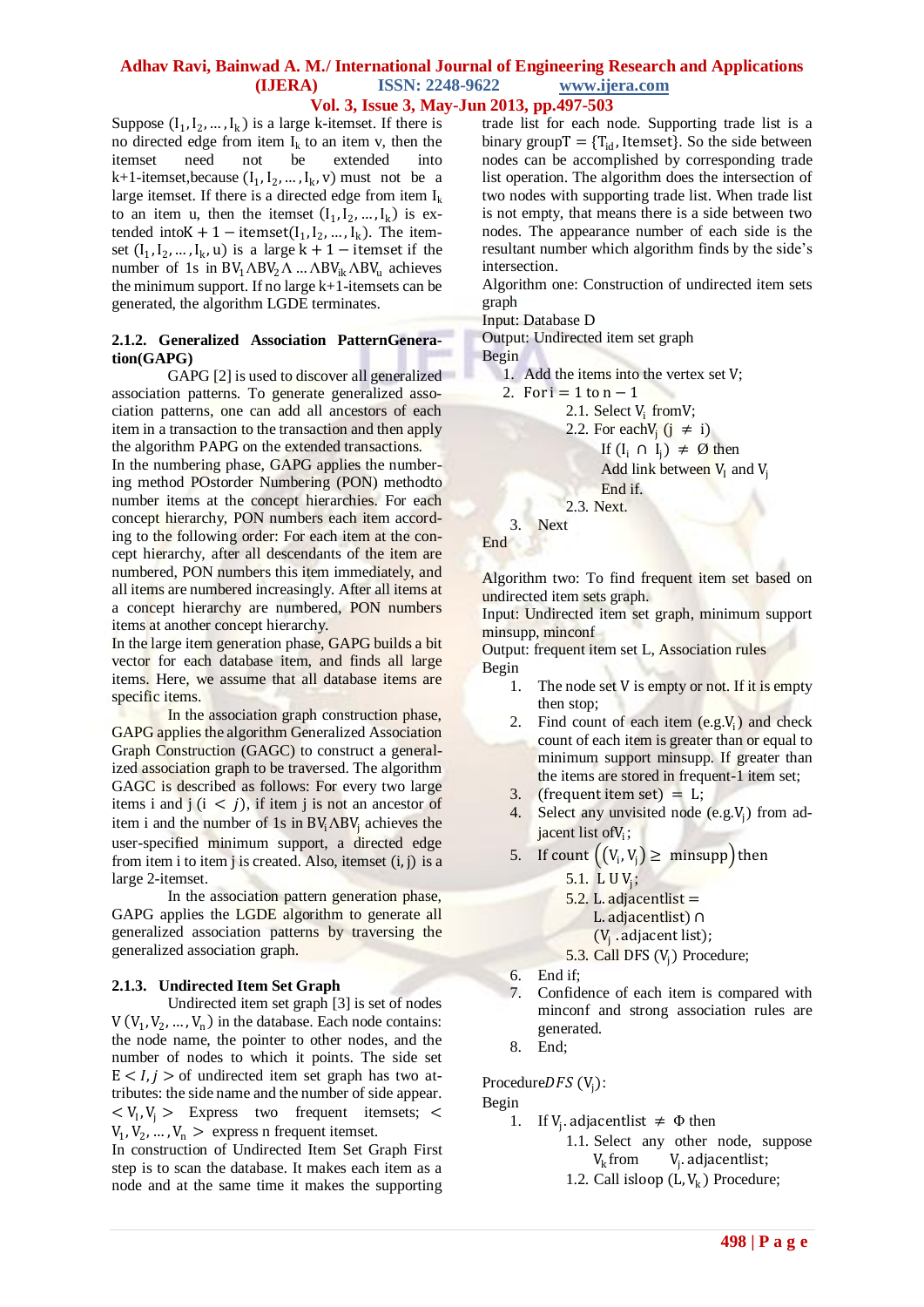1.3. If count  $(L, V_k)$  is greater than or equal tominimum support then combine L  $U(V_k)$ .

- Call DFS  $(V_k)$ ; Output is frequent item set; Delete  $V_k$  from $V_j$  adjacentlist;
- Call DFS  $(V_j)$ ;
- 1.4. Else Return to its parent vertex $V_i$ ;
- 1.5. Call DFS  $(V_i)$ ;
- 2. End;

# Procedure *isloop*  $(L, V_k)$ :

Begin

- 1. If  $V_k \notin L$  adjacentlist then return  $V_k$ ;
- 2. Else delete  $V_k$  from  $V_j$  adjacentlist;
- 3. CallDFS  $(V_j)$ ;
- 4. End;
- 5.

### **2.1.4. Direct Large Itemset Generation (DLG)**

DLG [4] is a three-phase algorithm. The large 1-itemset generation phase finds large items and records related information. The graph construction phase constructs an association graph between large items, and at the same time generates large 2-itemsets. The large item set generation phase generates large k-itemsets  $(k > 2)$  based on this association graph.

In large 1-itemset generation phase, the DLG algorithm scans the database to count the support and builds a bit vector for each item. The length of a bit vector is the number of transactions in the database. The bit vector associated with item i is denoted as  $BV_i$ . The j<sup>th</sup> bit of  $BV_i$  is set to 1 if item i appears in the  $j<sup>th</sup>$  transaction. Otherwise, the  $j<sup>th</sup>$  bit of  $BV_i$  is set to 0. The number of 1's in  $BV_i$  is equal to the support count of the item.

In graph construction phase, the support count for the itemset $\{I_1, I_2, ..., I_k\}$  is the number of 1's inresult of BV<sub>i1</sub>  $\Lambda$  BV<sub>i2</sub>  $\Lambda$  ...  $\Lambda$  BV<sub>ik</sub>, where the notation "Λ" is a logical AND operation. Hence, the support count of the itemset  $\{I_1, I_2, ..., I_k\}$  can be found directly by applying logical AND operations on the bit vectors of the k-itemsets instead of scanning the database. If the number of 1's in BV<sub>i</sub>  $\Lambda$  BV<sub>j</sub>(i < j) is no less than the minimum support count, a directed edge from item i to item j is constructed in the association graph. Also,  $\{i, j\}$  is a large 2-itemset.

In large itemset generation phase, for each large k-itemset  $\{I_1, I_2, ..., I_k\}$  in  $L_k$  ( $k > 1$ ), the last item  $i_k$  is used to extend the itemset into  $(k +$ 1)-itemsets. If there is a directed edge from  $i_k$  to item j, the itemset  $\{I_1, I_2, ..., I_{kj}\}$  is a candidate (k + )-itemset. If the number of 1's in  $BV_{11} \wedge BV_{12} \wedge ... \wedge BV_{ik} \wedge BV_j$  is no less than the minimum support count,  $\{I_1, I_2, ..., I_{kj}\}$  is a large  $(k + 1)$ -itemset in  $L_{k+1}$ . If no large k-itemset is generated in the k<sup>th</sup> iteration, the algorithm terminates.

#### **2.2. Matrix 2.2.1. An Algorithm Based on Boolean Matrix (ABBM)**

In general, the ABBM algorithm [5] consists of four phases as follows:

- 1.Transforming the transaction database into the Boolean matrix.
- 2.Generating the set of frequent 1-itemsets L1.
- 3.Pruning the Boolean matrix.
- 4.Generating the set of frequent k-itemsets  $L_k$ (k > 1).

In the first step the mined transaction database is D, with D having m transactions and n items. Let  $T=\{T_1,T_2...T_m\}$  be the set of transactions and  $I = \{I_1, I_2, \ldots, I_n\}$  be the set of items. We set up a Boolean matrix  $A m * n$ , which has m rows and n columns. Scanning the transaction database  $D$ , if item  $I_i$ is intransaction  $T_i$ , where  $1 \le j \le n, 1 \le i \le m$ , the element value of  $A_{ii}$  is '1', otherwise the value of  $A_{ii}$ is  $0$ .

In the second step, the Boolean matrix  $A_{m^*n}$ is scanned and support numbers of all items are computed. The support number Ij. supth of item Ij is the number of  $1s'$  in the  $i<sup>th</sup>$  column of the Boolean matrix  $A_{m*n}$ . If  $I_{i,suptn}$  is smaller than the minimum support number minsupth, itemset  ${I_i}$  is not a frequent 1-itemset and the  $j<sup>th</sup>$  column of the Boolean matrix  $A_{m^*n}$  will be deleted from  $A_{m^*n}$ . Otherwise itemset  ${I_i}$  is the frequent 1-itemset and is added to the set of frequent 1-itemset  $L_1$ .

Pruning the Boolean matrix means deleting some rows and columns from it. First, the column of the Boolean matrix is pruned according to Proposition 2. This is described in detail as: Let I"is the set of all items in the frequent set  $L_{K-1}$ , where k>2. Compute all  $|L_{K-1}(j)|$  where I', and delete the column of correspondence item j if  $|L_{K-1}(j)|$  is smaller than k-1. Second, recompute the sum of the element values in each row in the Boolean matrix.

Frequent k-itemsets are discovered only by "and" relational calculus, which is carried out for the k-vectors combination. If the Boolean matrix  $A_{p*q}$  has q columns where  $2 < q \le n$  and  $h \le p \le m$ ,  $C_q^k$ , combinations of k-vectors will be produced. The "and" relational calculus is for each combination of k-vectors. If the sum of element values in the "and" calculation result is not smaller than the minimum support number minsupth, the k-itemsets corresponding to this combination of k-vectors are the frequent k-itemsets and are added to the set of frequent k-itemsets  $L_k$ .

### **2.2.2. Transactional Co-Occurrence Matrix (TCOM)**

In order to employee the advantages of both horizontal and vertical layouts,uses matrix structure called TCOM [6]. The algorithms designed on the base of TCOM are very efficient and fast after it is constructed since full access of original database or TCOM is no longer necessary.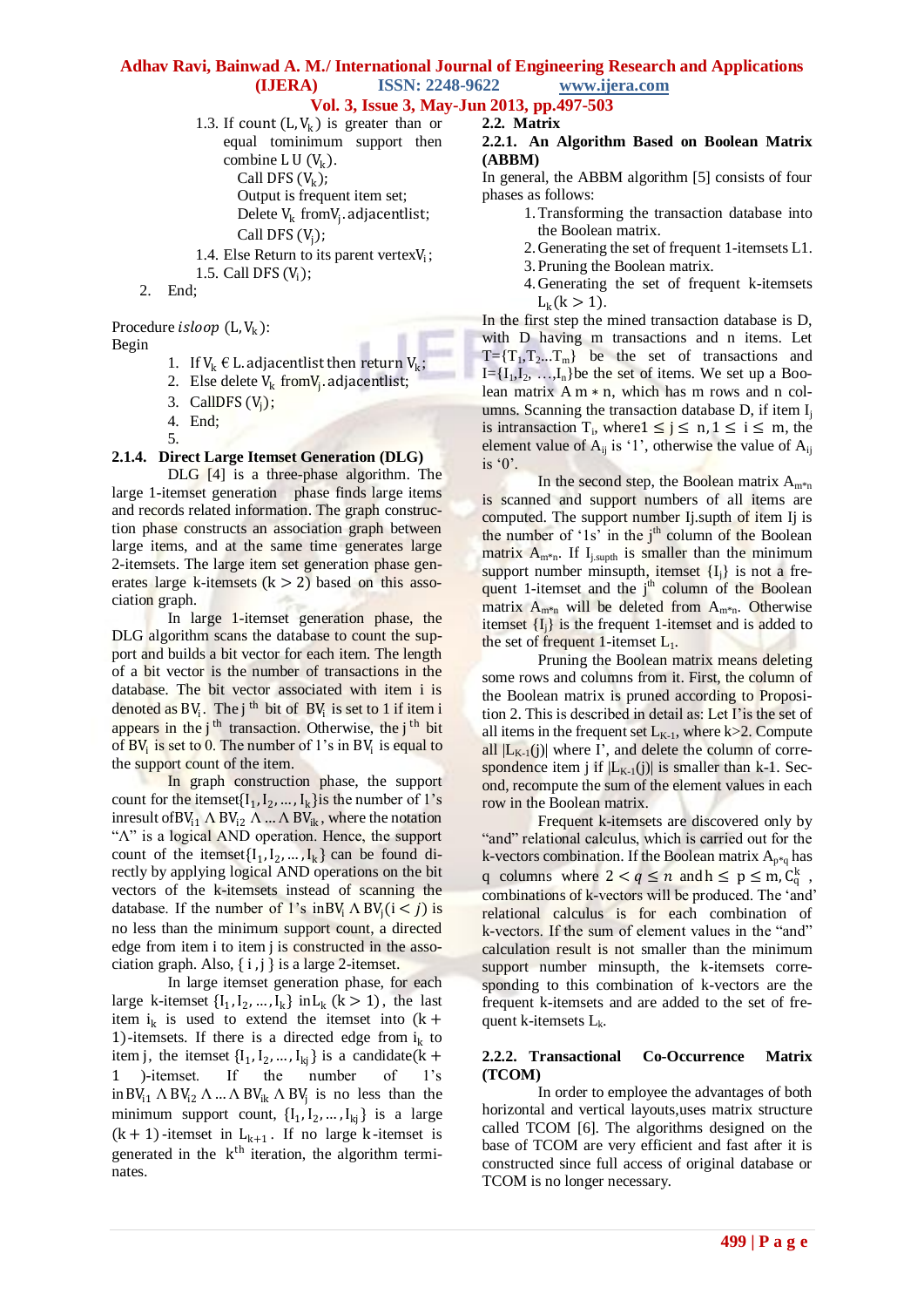A TCOM is an innovative variant of a co-occurrence matrix [7]. A co-occurrence matrix is a square two dimensional matrix, whose rows and columns are items, or called attributes. If there are M items (attributes) in the database, the size of the corresponding co-occurrence matrix will be M ∗ M.

It is easy to notice that a co-occurrence matrix is great to mine the simple rules but is impossible to mine a high-degree rule since the transactional information of 3 or more items are lost during the construction of the matrix. But such rules are desired for most of the time. Another drawback of the co-occurrence is that the items are not sorted according to their occurrence counts, which will significantly slow down the item set searching during the mining process.

To overcome the above short comings, algorithm incorporates transactional information into a sorted co-occurrence matrix and makes it suitable for all association rule-mining tasks.

The transform from the original database into the transactional co-occurrence matrix layout requires two passes of the database. The first pass of the original database is to count the occurrence of each item and sort items into descending order according to their occurrence counts. During the second pass of the original database, each transaction is sorted and then inserted into the transactional co-occurrence matrix.

TCOM has great advantage by combining the transactional oriented information with item oriented information in to one single structure. During the mining process, two pieces of information are needed.

- 1. For a given transaction, we need to know what items it contains.
- 2. For a given item set, we need to know the occurrence count of this item set.

If we only use the horizontal layout database to do the mining problem, then a full access of the database is needed every time when the occurrence count of an item set is desired. On the other hand, if we only use the vertical layout database then a full access of the database is needed every time when the first kind of information is desired.

Mining process

Unlike previous literature which has to find all itemsets before finding the valid association rule, we directly find the valid association rules and itemsets simultaneously. We call our mining process as TCOM\_mining. It is an item oriented algorithm and the simplified version is shown below:

TCOM\_mining:

- 1. Let set I be the set of infrequent items, $I =$  $\{i_1, i_2, ..., i_n\}$
- 2. Start with item in, for each item  $i_r$  in the set I,  $1 \le r \le n$ 
	- 2.1. Let  $IS_{SET}$  be the set of itemsets, initially IS<sub>SET</sub>is an empty set

| 2.2. Find out all existing item set $IS_A = \{i_{s1};$ |                 |              |  |
|--------------------------------------------------------|-----------------|--------------|--|
| $i_{s2},,i_{r}$                                        | where           | occur-       |  |
| rence $count(i_{s1})$                                  | $>=$            | occur-       |  |
| $ence\_count(i_{s2})$                                  | —>≕<br>$\ldots$ | occur-<br>>= |  |
| rence_count $(i_r)$                                    |                 |              |  |

- 2.3. Populate ISSET with itemsets found in step 2.2
- 2.4. Find out occurrence count for each ISA found in step2.2
- 3. For each item set  $IS_A$  in the set  $IS_{SET}$ 
	- 3.1. For each item set  $IS_B$  in the set  $IS_{SET}$ where  $IS_B := IS_A$ 
		- If  $IS_B$  contains  $IS_A$

Let  $IS_C$  be the difference of  $IS_B$ and  $IS_A$ 

- If occurrence\_count( $IS_B$ ) $<=$  occurrence\_count(IS<sub>A</sub>)\*σ
	- $IS_A \rightarrow IS_C$  is a valid rule
- Endif
- End if

End for

- 3.2. Find out all happened item set  $IS_B$ where  $IS_B$ 
	- contains $IS_A$ , and there exist at least one item j in  $IS_B$ with occurrence\_count(j) <  $occurrence\_count(i_r)$
- 3.3. Find out the occurrence count for each  $IS_B$  found in step 3.2
- 3.4. For each itemset  $IS_B$  found in step 3.2 Let  $IS_C$  be the difference of  $IS_B$  and IS<sup>A</sup>

If occurrence\_count  $(IS_B) \geq oc$ currence\_count  $(IS<sub>A</sub>)^*$  σ  $IS_A \rightarrow IS_C$  is a valid rule

End if End for End for

# **2.2.3. Algorithm BitMatrix**

In Apriori and AprioriTid algorithms, it is assumed that items in each transaction are kept sorted in their lexicographic order [8]. However, this is not needed in BitMatrix. By careful programming, we can keep the items in the large itemsets and the large itemsets of the same size are kept sorted in their lexicographic order even if the items in the transactions are not kept sorted. We call the number of items in an item set its size, and call an item set of size k a k-item set. The set of all large k-itemsets is defined as  $L_k$ . Each k-item set c in Lk consists of items c[1],c[2],...,c[k], where c[1] < c[2] <... < c[k]. Associated with each item set are two fields: count field to store the support for this itemset, and index field to indicate the transactions that contain the itemset. The BitMatrix algorithm is described as:

- 1. Initialize the bitmatrix;
- 2.  $L_1 = \{ \text{large } 1\text{-itemset} \};$
- 3. for  $(k=2; L_k!=0; k++)$  do
- 4.  $L_k = GenLargeItemsets(L_{k-1});$
- 5. Answer=  $U_kL_k$ .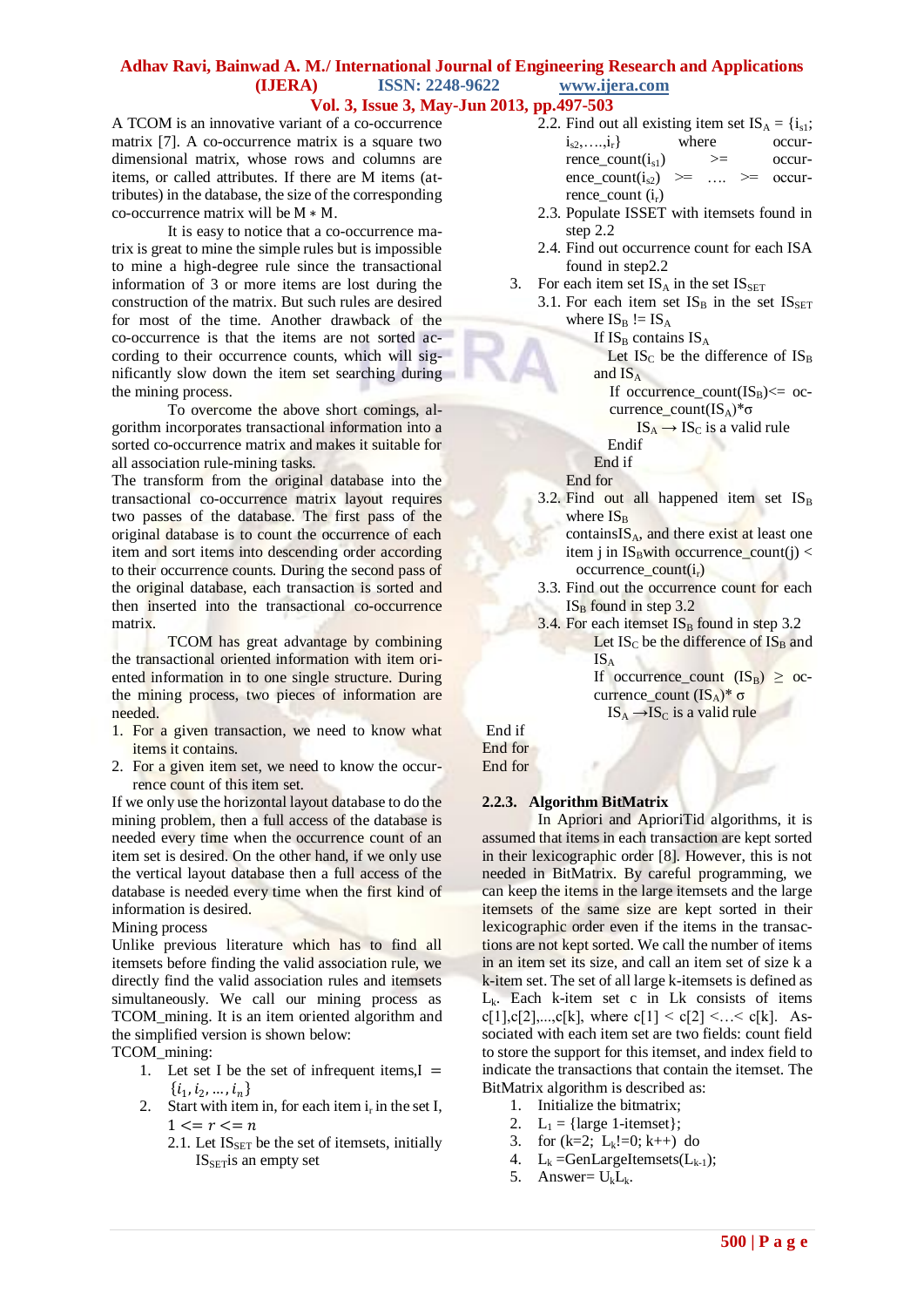In Step (1) of this algorithm, we initialize the bitmatrix as follows. First we build a matrix whose row number and column number are the item number and the transaction number, respectively. Note that the matrix is a bit-matrix and every position of the matrix only has one bit in the memory. Then we go through the database. If there are items  $i_1$ ,  $i_2$ ,...,  $i_k$  in the j<sup>th</sup> transaction, bits  $a_{i1j}$ ,  $a_{i2j}$ , ...,  $a_{ikj}$  and the other bits in the  $j<sup>th</sup>$  column of the matrix are initialized as 1 and 0 respectively.

In Step (2), we simply count the number of 1 in each row to get the support count of every item and the large 1-itemsets are determined.

In Step (4), the previously generated large (k-1)-itemsets are used to generate the large k-itemsets. This step repeats until no new large itemsets are generated. The GenLaxgeItemsets function is used here, which takes as argument  $L_{k-1}$  and returns  $L_k$ . The function works as follows:

- 1. for  $(\forall p, q \in L_{k-1})$  do
- 2. if  $p[1] = q[1]\Lambda, ..., \Lambda(p[k-2] = q[k-1]$  $2]\Lambda(p[k-1] < q[k-1])$  then {
- 3.  $c = p \cup q$ ;
- 4. for all (k 1)-subsets s of c do
- 5. if  $(s \notin L_k)$  then {delete c; c = 0; break;}
- 6. if  $(c \neq 0)$  then {
- 7. c.index =  $p$ .index &  $q$ .index;
- 8. compute c.count from c.index;
- 9. if (c.count>minsup) then  $L_k = L_k U$  {c};
- 10. }//end if.
- 11. }//end if.

From Steps (1) to (5), the function simply helps generate the  $C_k$  that is a set of candidate k-itemsets. In Step  $(2)$ , the condition p[k - 1] <q[k - 1] ensures that no duplicates are generated. However, this algorithm differs from Apriori in that it need not store all the candidates in the memory. Once a candidate itemset is generated, it will be determined in Steps (7) to (9) whether it is a large one.

To decide whether a candidate item set is a large one, we associate each large itemset with a support index, which is a bit index and each bit of which indicates whether the itemset is contained by a transaction in the database. As to the 1-itemsets, their support index is some row in the bitmatrix. Since  $\tilde{c}$  is the union of  $\tilde{p}$ and q, we simply generate c's support index by bit operator AND that is applied to each bit of p's and q's in (7).

#### **2.2.4. Matrix Algorithm**

Matrix algorithm[12] first generates matrix and then association rules are generated by using matrix. Procedure for matrix generation is as follows: It sets the items in I as columns and the transactions as rows of the matrix.

Let the set of items be  $I = \{i_1, i_2, \dots, i_n\}$ , and the set of the transactions be  $D = \{t_1, t_2, \dots, t_m\}$ . Then the generating matrix $G = \{g_{ii}\}, (i = 1, 2, \dots, m; j = 1, 2, \dots, n)$  is an m  $*$  n matrix, where  $g_{ij}= 0$  or 1 is determined by the following rule,

$$
g_{ij} = \begin{cases} 1 \text{ if } i_j \in t_i, \\ 0 \text{ if } i_j \notin t_i. \end{cases}
$$

After creation of matrix the candidate k−itemset is generated using the following process:

1.  $C_1$  generation: At the beginning 1- itemset are generated and the support of the set  $\{i_k\}$  is calculated by formula:

support(
$$
\{i_k\}
$$
) =  $\sum_{j=1}^{m} < g_j, S_k^1 >$ ,

where<, > is the inner product of two row vectors and  $g_j$ , j=1,2, ..., m are rows of the matrix G.

2.  $C_2$  generation: Candidate 2-itemsets  $C_2$  is the joint set of  $L_1$  with itself, that is,  $C_2 = L_1 \bowtie L_1$ . The support of the set  $\{i_k, i_j\}$  is :

support 
$$
(\{i_k, i_j\}) = \sum_{s=1}^{m} int[\frac{}{2}]
$$

3. Repeat the above process with successively increasing number k until either  $C_k$  or  $L_k$  is empty. The support can compute according to the following formula:

 $\text{support } (\{i_{11}, i_{12}, \ldots, i_{lk}\})$ 

$$
= \sum_{j=1}^{m} \text{int} \left[ \frac{}{k} \right].
$$

**2.3. Tree**

### **2.3.1. Tree Based Association Rule Mining(TBAR)**

TBAR [9] is anApriori based association rule mining algorithm which uses tree data structure to store relevant itemsets in database. Use of itemset tree to store relevant itemsets saves space and time required to process data. TBAR was mainly developed to work with relational databases. It makes each item as pair column\_name:value. It will use the following algorithm to find all the relevant itemsets:

- 1. set.Init (MinSupport);
- 2. itemsets =set.Relevants(1);

$$
3. \quad k=2;
$$

}

4. while  $(k \leq$  columns && itemsets  $>= k$ ) {

 $itemsets = set.Candidates (k);$ If (itemsets>0)  $I$ temsets = set.Relevants $(k)$ ;  $k++$ ;

In this algorithm the set is itemset tree. init method will initialize the itemset tree. Method relevants(k) will generate  $L_k$  and candidate(k) will generate  $C_k$ from  $L_{k-1}$ .

The itemset tree will look like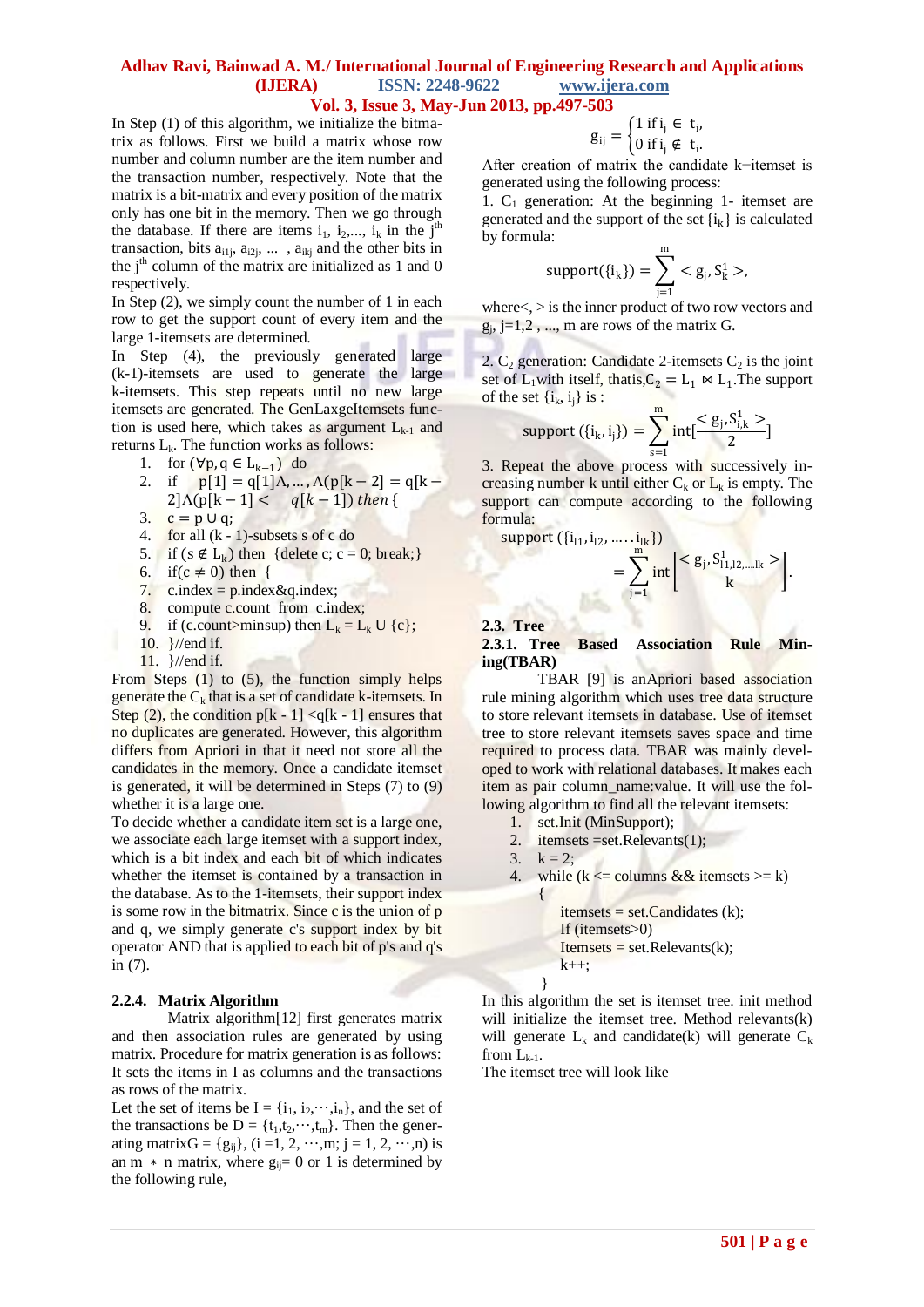# **Adhav Ravi, Bainwad A. M./ International Journal of Engineering Research and Applications (IJERA) ISSN: 2248-9622 www.ijera.com**



# **Vol. 3, Issue 3, May-Jun 2013, pp.497-503**



Fig.2 STBAR data structure example.

## **2.3.3. Trie Data Structure for Association Rule Mining**

The data structure trie was originally introduced to store and efficiently retrieve words of a Dictionary. A trie [11] that stores the words mile, milk, tea, tee, teeny can be seen in Figure 3.



Fig.3 A trie containing five words.

Tries are suitable to store and retrieve not only words but any finite ordered sets. In this setting, a link is labelled by an element of the set, and the trie contains a set if there exists a path where the links are labelled by the elements of the set, in increasing order.

In our data mining context, the alphabet is the (ordered) set of all items *I*. A candidate k-itemsetcan be viewed as the word  $i_1$ ,  $i_2$ .....  $i_k$  composed of letters from *I*. Fig. 4 shows the trie storing frequent itemsets. Some of the itemsets are ACD, AEG, KMN, etc.



Fig.4 A trie containing five candidates.

### Fig.1 TBAR data structure example.

After generation of itemset tree following algorithm will traverse the tree to find frequent itemsets and will generate association rules from those itemsets:

For each relevant k-itemset  $l_k$  in the tree with  $k \geq 2$ 

For each itemset  $l_i \subset l_k$ <br>If support $(l_k)$ If  $\qquad \qquad \text{support}(l_k) >= \text{MinConfidence} *$  ${\it support}(l_i)$ Output rule  $l_i$  =>  $(l_k - l_i)$ with confidence = support  $(l_k)$  / support  $(l_i)$ and support  $=$  support  $(l_k)$  End If End For End For

# **2.3.2. Super TBAR (STBAR)**

STBAR [10] is extended version of TBAR. STBAR employs the tree-based storage, which is analogous to TBAR. Each node in the tree is not a 2-tuple  $\langle a, v \rangle$ , but a 3-tuple $\langle a, v, t \rangle$ , in which 'a' is the attribute,  $v'$  is the number of tuples which satisfy the condition,  $t'$  is a flag whose value is 1 or 0. This flag will decide whether an item can concatenate the items found in the paths from the root of the tree to the current i tem or not.

- 1. Generate all the frequent 1-itemsets, and store them in the 3-tuples.
- 2. According to the order  $I_{n-1}$  ...  $I_1$ , generate itemset L<sub>2</sub>, validate whether it can constitute a frequent itemsets or not, and set the corresponding flag in the 3-tuple.
- 3. For each sub-itemset in  $L_2$ , recursively generate  $L_n$  according to Step 2.
- 4. Seek for the tree's depth.
- 5. Find out the longest concatenations in the tree.
- 6. Produce all the association rules. This step is just as TBAR doing.

The STBAR datastructure will look like: